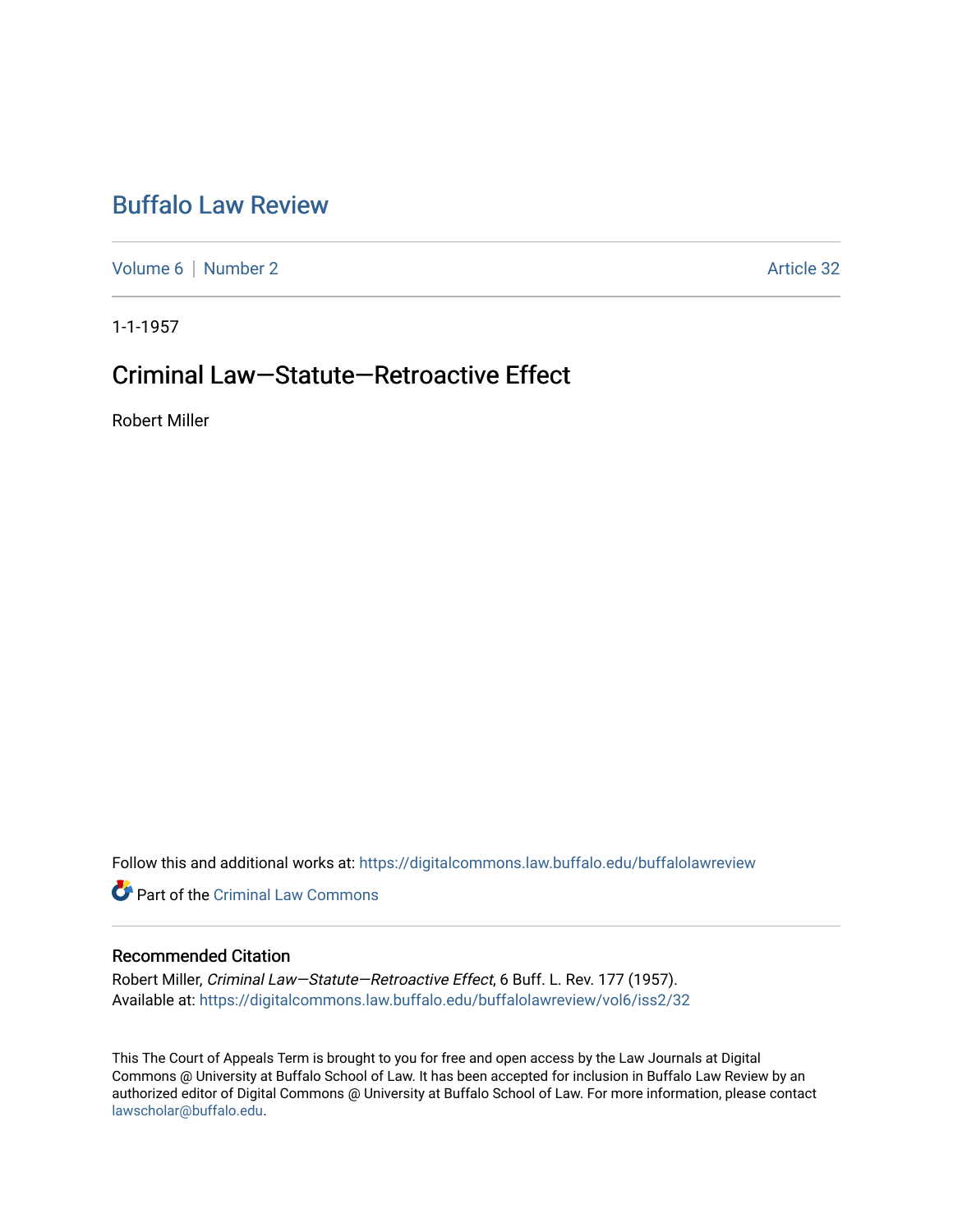## *COURT OF APPEALS, 1955 TERM*

## Sentence-Plea of Guilty

In *People ex rel. Miller v. Martin75* the Court of Appeals held that at the time of sentence it is a substantial right of the defendant to be asked whether he has any legal cause to show why judgment should not be pronounced against him and further, that it may not be waived.

The defendant pleaded guilty to rape in the second degree. At the time of this plea the defendant was asked if he had any legal cause to show why judgment should not now be pronounced against him. He answered "No" and sentencing was deferred for two weeks. Two weeks thereafter he was sentenced without being asked the aforementioned question.

The right of a defendant to be asked if he has anything to say why judgment should not be pronounced against him has been long characterized as a substantial legal right.76 It formerly applied only in capital cases77 but in **1881** the Legislature extended it to all felonies.<sup>78</sup> The essential nature of the right precludes the ability of its waiver by a defendant.<sup>79</sup>

In the instant case, a plea of guilty is the equivalent of a verdict of guilty.<sup>80</sup> There must be a delay of two days after the verdict before sentencing.<sup>81</sup> The question must be -asked at sentencing.<sup>82</sup> Hence there was not conformity with the statute in the instant case.

The Court of Appeals reversed the lower court decision holding that there was not substantial compliance in the instant case and remanded the relator to the trial court to be resentenced on his plea of guilty.

### Statute-Retroactive Effect

There is a constitutional prohibition against giving retroactive effect to a new statute which increases the punishment of a particular crime.<sup>83</sup> An ameliorative statute, however, where the form of punishment for a given crime is reduced, is under no such restriction. It seems that a statute of this kind should be applied retroactively to do full justice to the offender. **Of** course a person already sentenced cannot be affected, because it is a settled rule of law that once a final judgment

**<sup>75. 1</sup>** *N.* Y. **2d** 406, **135 N. E. 2d 711 (1956).**

**<sup>76.</sup>** *Messner v. People,* 45 **N.** Y. 1 **(1871).**

<sup>77.</sup> Id. at 6, 7.

**<sup>78.</sup>** L. **1881,** ch. 442, §480.

**<sup>79.</sup>** *People v. Craig,* 295 N. Y. 116, 120, 65 N. E. 2d 192, 194 (1946). 80. *People ex rel. Hubert v. Kaiser,* 206 N. Y. 46, 99 N. **E.** 195 (1912).

**<sup>81.</sup>** N. Y. **CODE** CRIM. PROc. §472. 82. **N.** Y. **CODE CRIM.** PROC. §480.

<sup>83.</sup> U. S. CONST. art. I, § **10,** cl. **1.** No state shall pass any ex post facto Law.